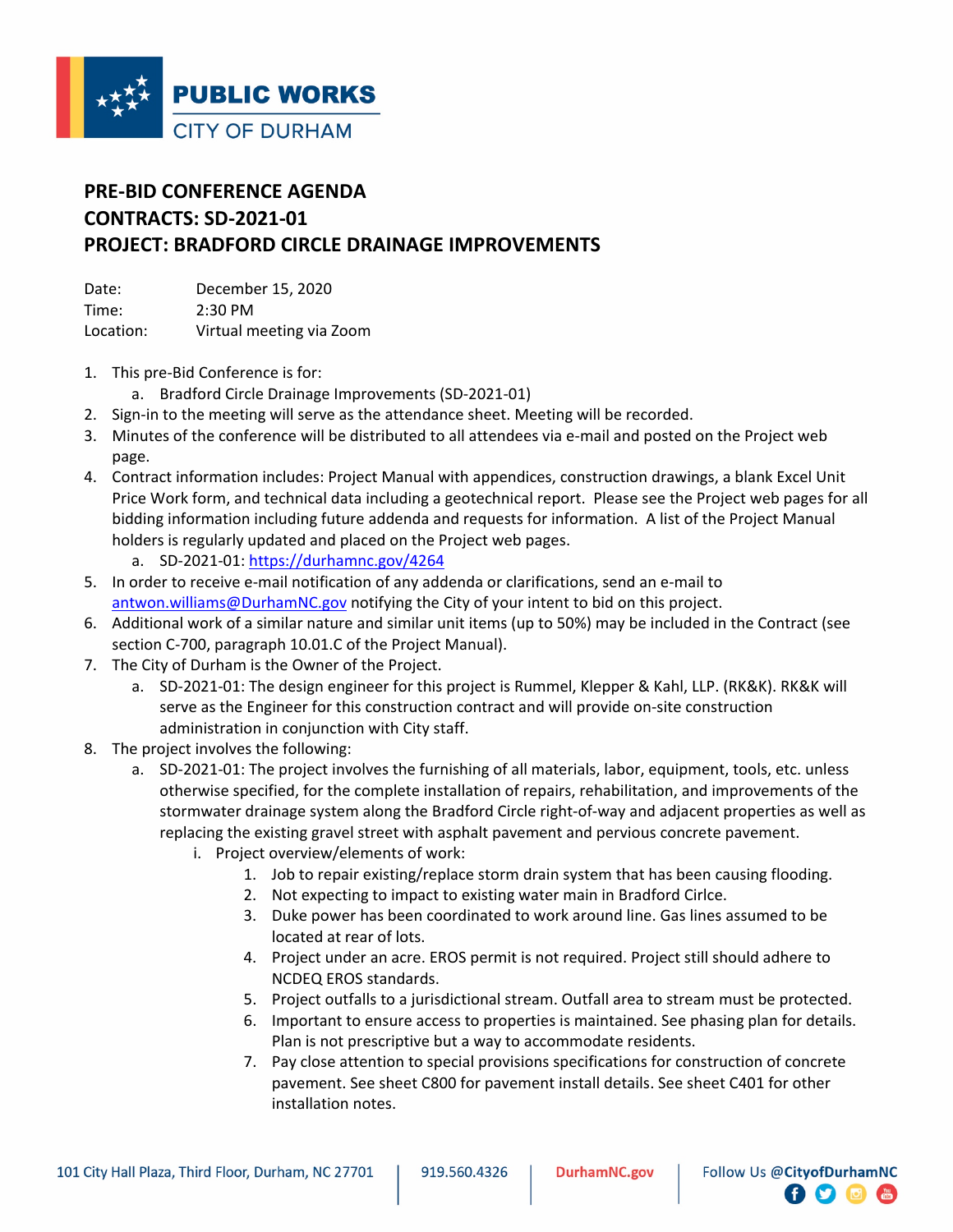- 8. Take caution to prevent siltation when constructing the pervious concrete.
- 9. Installation references DDOT specification.
- b. Contractor requirements for installation of pervious concrete pavement.
	- i. Be sure to complete the project information sheet and submit with Bid.
- 9. Eric Miller with the Equity & Inclusion Department, (919) 560-4180, ext. 17241, (919) 384-5271 [eric.miller@DurhamNC.gov,](mailto:eric.miller@DurhamNC.gov) will explain the Equal Business Opportunity Program requirements for bidding (see section 00 21 15, paragraph 1.13.A of the Project Manual). Underutilized Business Enterprise (UBE) goals, required forms, and the good faith efforts will be discussed.
	- a. Goals: MUBE = 11%, WUBE = 7%
	- b. Expectation is to meet each goal independently.
	- c. E&I office provides a list of UBE firms but firms certified by HUB, NCDOT DBE program, or AA certified can be used.
	- d. Ensure to include form E101 and E104 with bid.
	- e. If awarded the contract and goals are not met, documentation of a good faith effort will be required.
- 10. All bidders are required to submit a record of their safety qualifications (see Appendix I of the Project Manual). Please complete the form in its entirety and provide additional information as directed on the form. Failure to provide all of the required information may result in a bid being deemed non-responsive.
- 11. Pay close attention to the Insurance Requirements (see section 00 52 15, paragraph 1.10.H of the Project Manual). Insurance costs are incidental to the work.
- 12. A blank Excel Unit Price Work form may be found on the Project web site for inclusion in Bids. It is the Bidder's responsibility to ensure all items in the Unit Price Work form are correct.
- 13. The Real Estate Division of the General Services Department has acquired the permanent and temporary construction easements for these project.
- 14. It is anticipated that a Notice to Proceed will be issued in March of 2021.
- 15. Contract Times for the Contract: 90-calendar days to Substantial Completion with an additional 30-calendar days to Final Completion. Total of 120-calendar days.
- 16. Contractor shall use the City's contract managing program, PDRx, during the execution of the Contract. This software is web based and administered by the City. There is no charge to the Contractor and training will be provided.
- 17. Any errors or omissions discovered in the Project Manuals or Construction Drawings should be brought to the attention of the Engineer and the City in writing.
- 18. All questions or requests for information must be submitted by 5:00 PM, Tuesday, January 5, 2021. No addenda will be issued after Wednesday, January 6, 2021.
- 19. Compile Bid packages carefully. Include all of the required items. Submit bid packages prior to the Bid Opening on Tuesday, January 12, 2020 at 2:30 PM to be held in the PWOC training room located at 1100 MLK Jr. Pkwy. The Bid Opening may be extended if there is a significant addendum issued.
- 20. Submission of Bids: Due to the current and ongoing health concerns, Electronic Bids will be accepted. The Bid should consist of a single PDF document containing all required bid forms and documentation. An email including the Electronic Bid shall be titles "BID ENCLOSED- BRADFORD CIRCLE DRAINAGE IMPROVEMENTS PROJECT" and be emailed to [Antwon.williams@durhamnc.gov](mailto:Antwon.williams@durhamnc.gov) prior to the time listed in the Agreement and Invitation to Bid. Only emails sent and time stamped prior to the bid opening will be considered valid bids. Electronic Bid PDFs shall be password protected and emails shall include a contact number and email of the representative that will be available during the bid opening. The individual will be called and asked during the meeting to provide the password. Failure to provide the password during the bid opening may result in the bid opening being declared unacceptable. If the Bidder chooses delivery via email, neither the City of Durham or the Engineer assumes responsibility for ensuring delivery and receipt prior to Bid Opening.
- 21. Antwon Williams will serve as the project manager. Contact phone number is (919) 560-4326, ext. 30254 and e-mail is [antwon.williams@DurhamNC.gov.](mailto:antwon.williams@DurhamNC.gov)

**日り回信**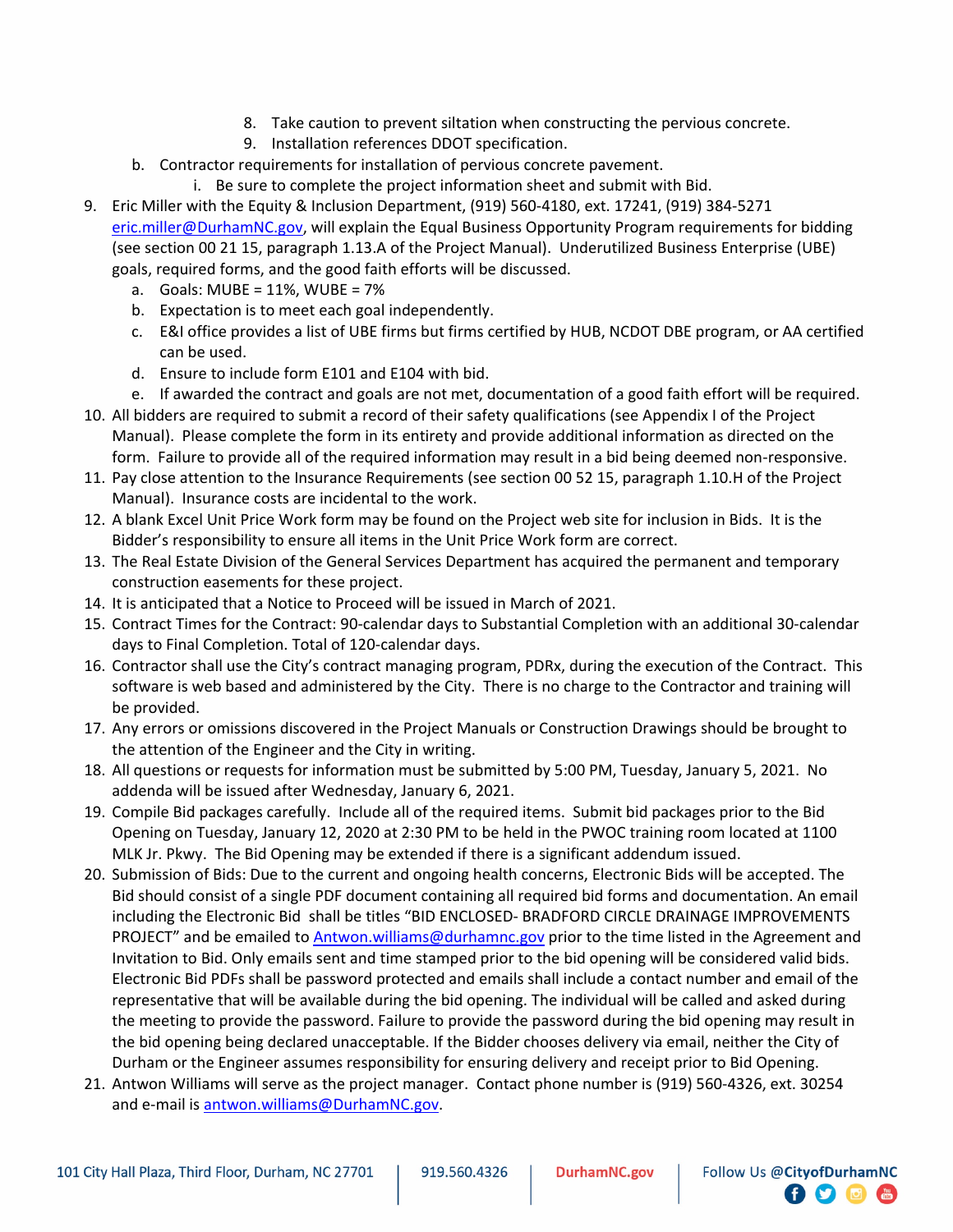## 22. Attendee Questions/Discussions:

- a. Will there be a drop box to drop off bids?
	- i. There will not be a drop box. A representative will be onsite to accept bids.
- b. Who is responsible for testing?
	- i. The contractor is responsible for coordinating all required testing. Testing will be paid using an allowance.
- c. Will cad file be provided to the awarded contractor for layout survey.
	- i. A cad file will be provided for surveying and layout. Contractor will also be responsible for an as-built survey as well.

These meeting minutes were prepared by Antwon Williams on Monday, December 21, 2020. Please send any comments, errors, or omissions to [antwon.williams@durhamnc.gov](mailto:antwon.williams@durhamnc.gov) by close of business, Wednesday, December 23, 2020.

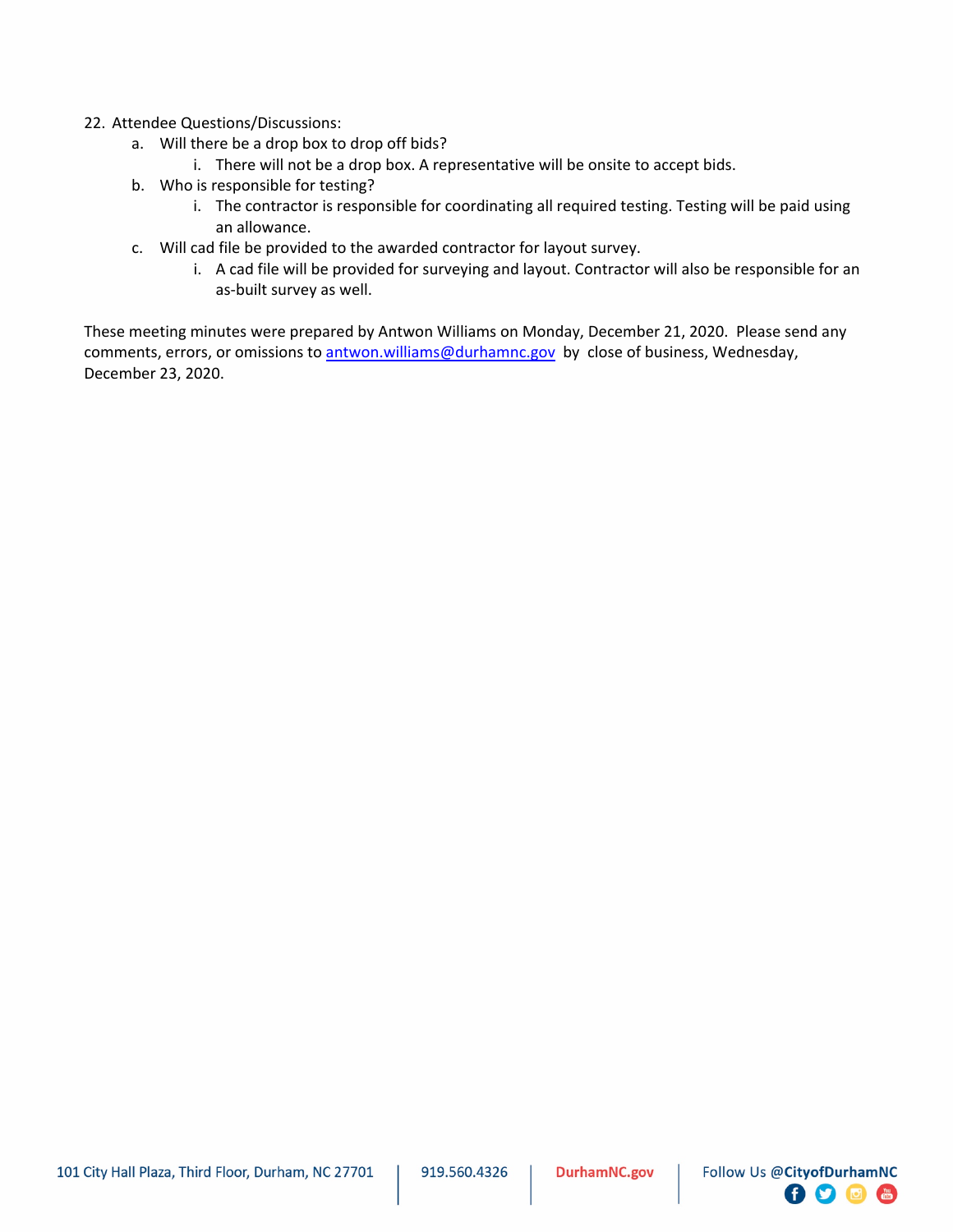## **Pre‐Bid Conference Attendance Sheet City of Durham, Public Works Department SD‐2021‐01: Bradford Circle Drainage Improvements 12/15/2020, 2:30 PM**

|                        |                                        | Phone | <b>Email</b>                       | The City of Durham is evaluating UBE interest in City projects. If you<br>are representing a UBE firm, please let us know the following<br>information: |             |                                                                    |     |
|------------------------|----------------------------------------|-------|------------------------------------|---------------------------------------------------------------------------------------------------------------------------------------------------------|-------------|--------------------------------------------------------------------|-----|
| <b>Name</b>            |                                        |       |                                    | <b>MUBE</b>                                                                                                                                             | <b>WUBE</b> | Does this project interest you as<br>a Prime or a Sub? (check one) |     |
|                        | Company                                |       |                                    |                                                                                                                                                         |             | Prime                                                              | Sub |
| <b>Antwon Williams</b> | <b>City of Durham</b>                  |       | Antwon.williams@durhamnc.gov       |                                                                                                                                                         |             |                                                                    |     |
| Dana Hornkohl          | <b>City of Durham</b>                  |       | dana.hornkohl@durhamnc.gov         |                                                                                                                                                         |             |                                                                    |     |
| <b>Eric Miller</b>     | <b>City of Durham</b>                  |       | eric.miller@durhamnc.gov           |                                                                                                                                                         |             |                                                                    |     |
| Doug Keller            | <b>RK&amp;K</b>                        |       | dkeller@rkk.com                    |                                                                                                                                                         |             |                                                                    |     |
| <b>Christine Goins</b> | <b>RK&amp;K</b>                        |       | cgoins@rkk.com                     |                                                                                                                                                         |             |                                                                    |     |
| <b>Anthony Biagini</b> | <b>Roadworks Construction</b>          |       | abiagini@roadworksconstruction.com |                                                                                                                                                         |             |                                                                    |     |
| <b>Zach Robertson</b>  | Axis Utility Inc.                      |       | zrobertson@axisutility.com         |                                                                                                                                                         |             |                                                                    |     |
| H.R. Bourland II       | <b>Cable Enterprises, LLC</b>          |       | hrbourland@triad.rr.com            |                                                                                                                                                         |             |                                                                    |     |
| <b>Jeremy Ricks</b>    | Carolina Civilworks Inc.               |       | jricks@carolinacivilworks.com      |                                                                                                                                                         |             |                                                                    |     |
| <b>Bruce Hollis</b>    | <b>White Oak Construction</b><br>Corp. |       | bhollis@whiteoakcorp.com           |                                                                                                                                                         |             |                                                                    |     |